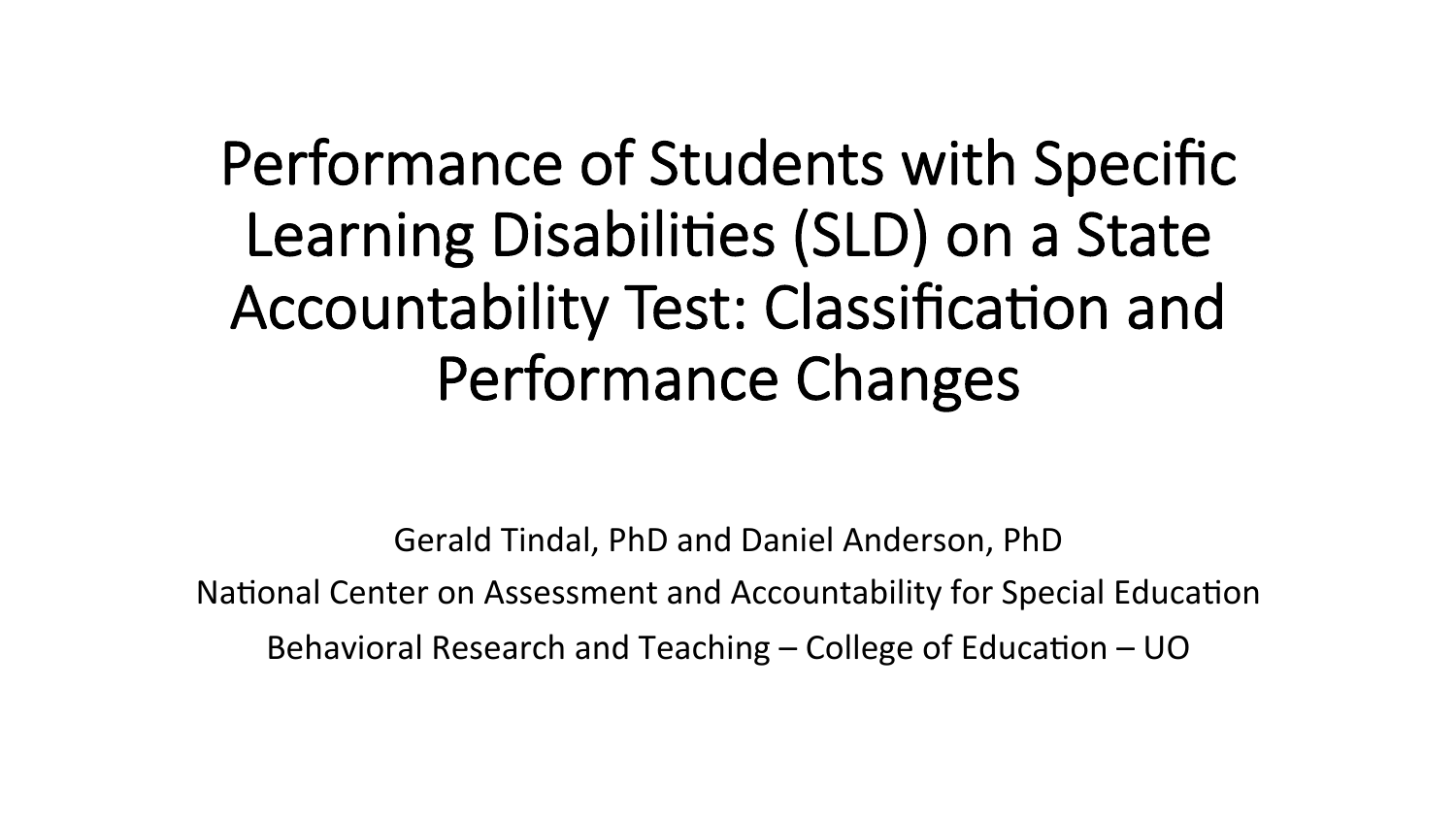#### Never • Sometimes • Always SLD and Test Performance

| <b>Cohort</b> | <b>SLD</b>   | <b>Grade 6</b> |       | <b>Grade 7</b> |       | <b>Grade 8</b> |       |
|---------------|--------------|----------------|-------|----------------|-------|----------------|-------|
|               |              | M              | SD    | M              | SD    | M              | SD    |
| 8             | Always       | 215.73         | 10.83 | 224.36         | 10.61 | 226.99         | 11.25 |
| 8             | Sometimes    | 216.99         | 10.31 | 225.38         | 9.91  | 228.11         | 10.68 |
| 8             | Never        | 227.56         | 10.67 | 234.87         | 10.26 | 237.77         | 10.93 |
| 9             | Always       | 216.35         | 11.19 | 224.71         | 9.71  | 228.34         | 10.75 |
| 9             | Sometimes    | 218.04         | 10.4  | 225.89         | 9.45  | 229.38         | 10.21 |
| 9             | <b>Never</b> | 228.52         | 10.81 | 234.82         | 9.5   | 239.06         | 10.29 |
| 10            | Always       | 217.31         | 9.91  | 226.7          | 9.01  | 227.87         | 10.8  |
| 10            | Sometimes    | 218.8          | 10.69 | 228.22         | 9.56  | 229.74         | 10.98 |
| 10            | Never        | 228.38         | 10.04 | 235.99         | 8.98  | 239.06         | 10.42 |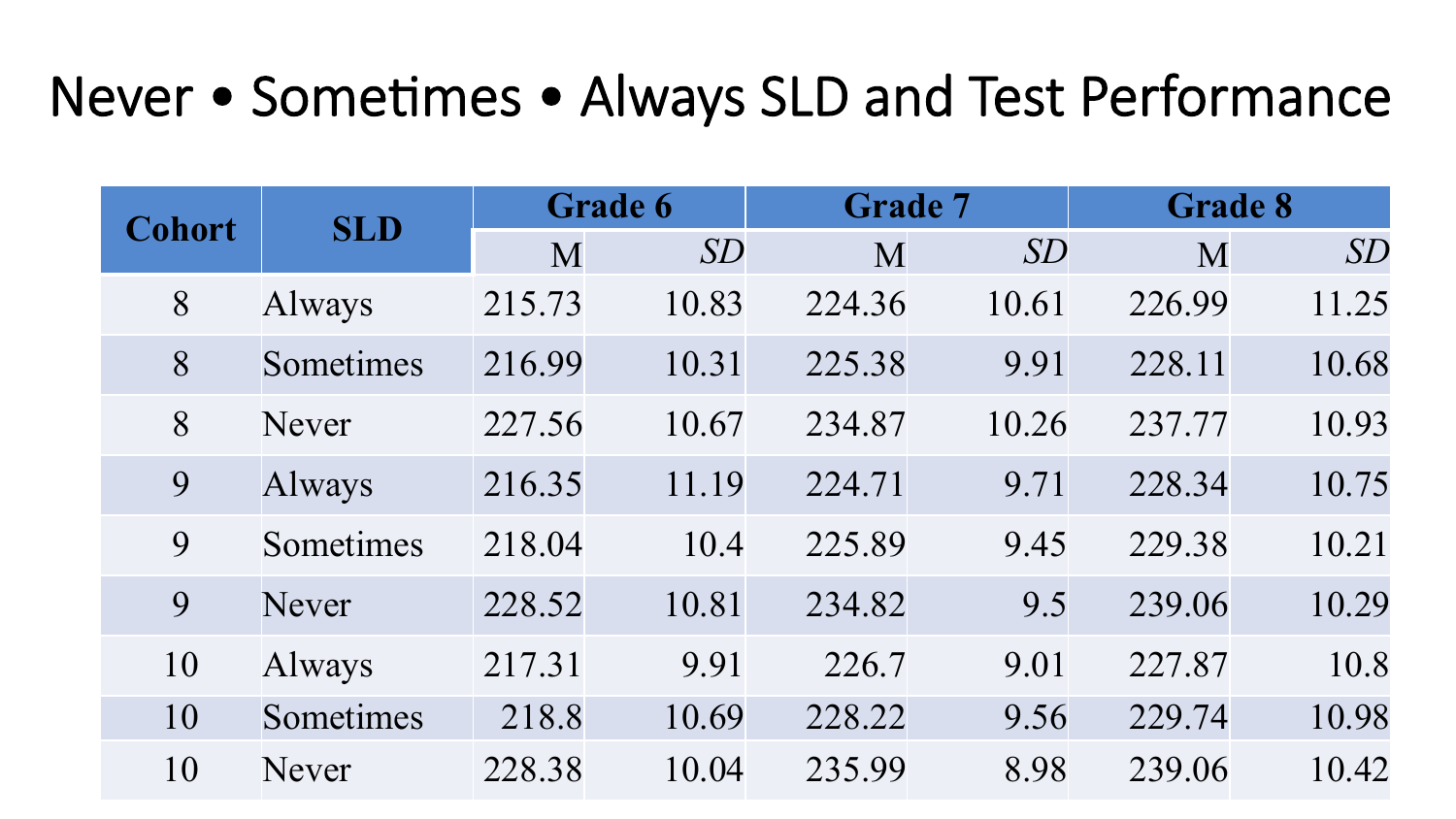#### Never • Sometimes • Always SLD and Test Proficiency

| <b>Grade 6</b> | <b>Grade 7</b> | <b>Grade 8</b> | <b>Always</b> | <b>Sometimes</b> | <b>Never</b> | <b>Total</b> |
|----------------|----------------|----------------|---------------|------------------|--------------|--------------|
|                |                |                |               |                  |              |              |
| Non-SLD        | Non-SLD        | <b>SLD</b>     | 42 $(1\%)$    | 125(2%)          | 156 $(3%)$   | 323 $(6%)$   |
|                |                |                |               |                  |              |              |
| Non-SLD        | <b>SLD</b>     | Non-SLD        | $9(0\%)$      | $14(0\%)$        | $15(0\%)$    | 38 $(1\%)$   |
|                |                |                |               |                  |              |              |
| Non-SLD        | <b>SLD</b>     | <b>SLD</b>     | 58 $(1\%)$    | 170(3%)          | 191(3%)      | 419 $(7%)$   |
|                |                |                |               |                  |              |              |
| <b>SLD</b>     | Non-SLD        | Non-SLD        | 143 $(3%)$    | 133 $(2%)$       | 74 $(1\%)$   | 350 $(6\%)$  |
|                |                |                |               |                  |              |              |
| <b>SLD</b>     | Non-SLD        | <b>SLD</b>     | $10(0\%)$     | $20(0\%)$        | $36(1\%)$    | 66 $(1\%)$   |
|                |                |                |               |                  |              |              |
| <b>SLD</b>     | <b>SLD</b>     | Non-SLD        | 212(4%)       | 151 $(3%)$       | 95(2%)       | 458 $(8%)$   |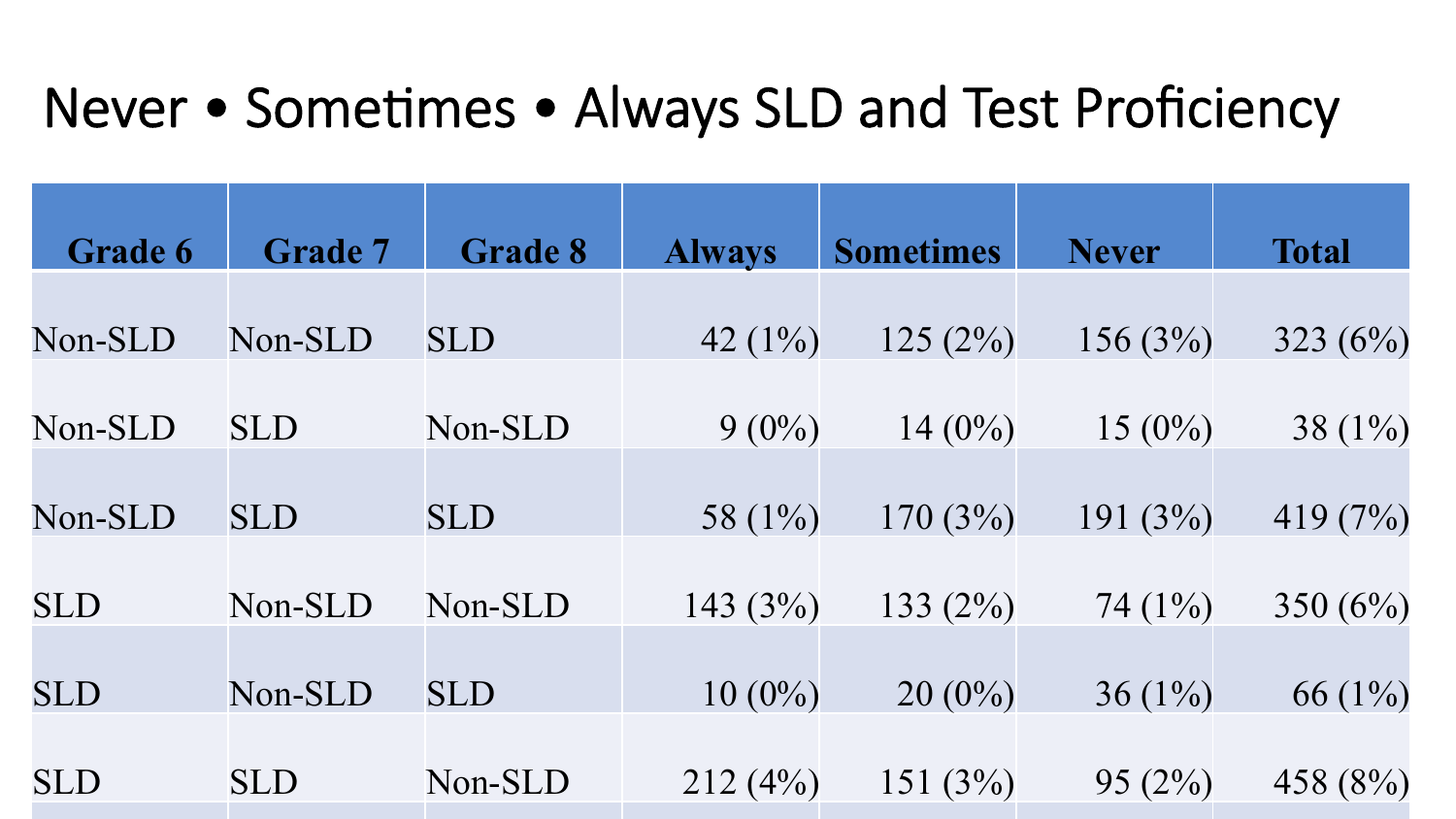#### Student Characteristic for Changing SLD Status

| <b>Characteristic</b> | <b>Cohort</b> | <b>Always</b> | <b>Sometimes</b> | <b>Never</b>  |
|-----------------------|---------------|---------------|------------------|---------------|
|                       | 08            | 1,343(0.05)   | 573 (0.02)       | 23,570 (0.92) |
| <b>SLD</b>            | 09            | 1,306(0.05)   | 563 $(0.02)$     | 23,299 (0.93) |
|                       | 10            | 1,310(0.05)   | 518 (0.02)       | 22,836 (0.93) |
|                       | 08            | 9,669(0.38)   | 3,643(0.14)      | 12,174(0.48)  |
| <b>FRPL</b>           | 09            | 10,276(0.41)  | 3,207(0.13)      | 11,685(0.46)  |
|                       | 10            | 10,718(0.43)  | 2,842(0.12)      | 11,104(0.45)  |
|                       | 08            | 1,650(0.06)   | 952(0.04)        | 22,884 (0.90) |
|                       |               |               |                  |               |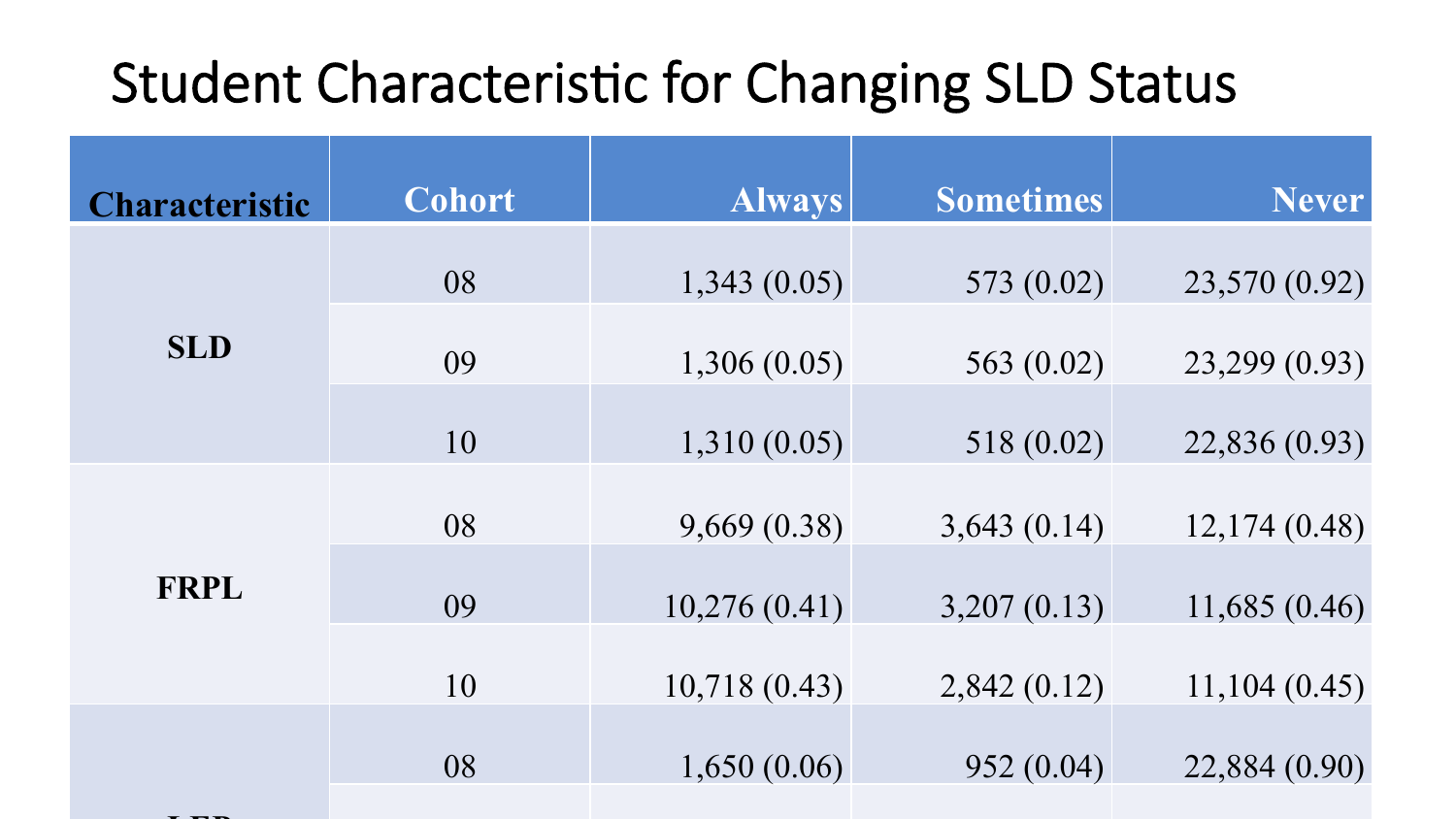### Differences in Intercept for Changing SLD Status

| <b>Parameter</b>           | <b>Estimate</b> | Std. Error | 95% LCI | 95% U CI |
|----------------------------|-----------------|------------|---------|----------|
| <b>Initial Achievement</b> | 231.16          | 0.07       | 231.02  | 231.31   |
| Cohort 09                  | 0.81            | 0.08       | 0.66    | 0.97     |
| Cohort 10                  | 1.01            | 0.08       | 0.86    | 1.17     |
| American Indian            | $-2.32$         | 0.25       | $-2.82$ | $-1.82$  |
| Asian                      | 4.73            | 0.15       | 4.43    | 5.03     |
| <b>Black</b>               | $-3.71$         | 0.20       | $-4.11$ | $-3.31$  |
| Hispanic                   | $-1.19$         | 0.10       | $-1.39$ | $-1.00$  |
| Multiethnic                | 0.20            | 0.19       | $-0.16$ | 0.56     |
| Decline                    | $-1.31$         | 0.41       | $-2.12$ | $-0.50$  |
| Male                       | $-1.22$         | 0.07       | $-1.35$ | $-1.09$  |
| FRL                        | $-4.94$         | 0.07       | $-5.08$ | $-4.80$  |
| <b>LEP</b>                 | $-7.13$         | 0.14       | $-7.40$ | $-6.85$  |
| <b>SLD-Sometimes</b>       | $-8.36$         | 0.23       | $-8.80$ | $-7.92$  |
| <b>SLD-Always</b>          | $-9.40$         | 0.15       | $-9.69$ | $-9.11$  |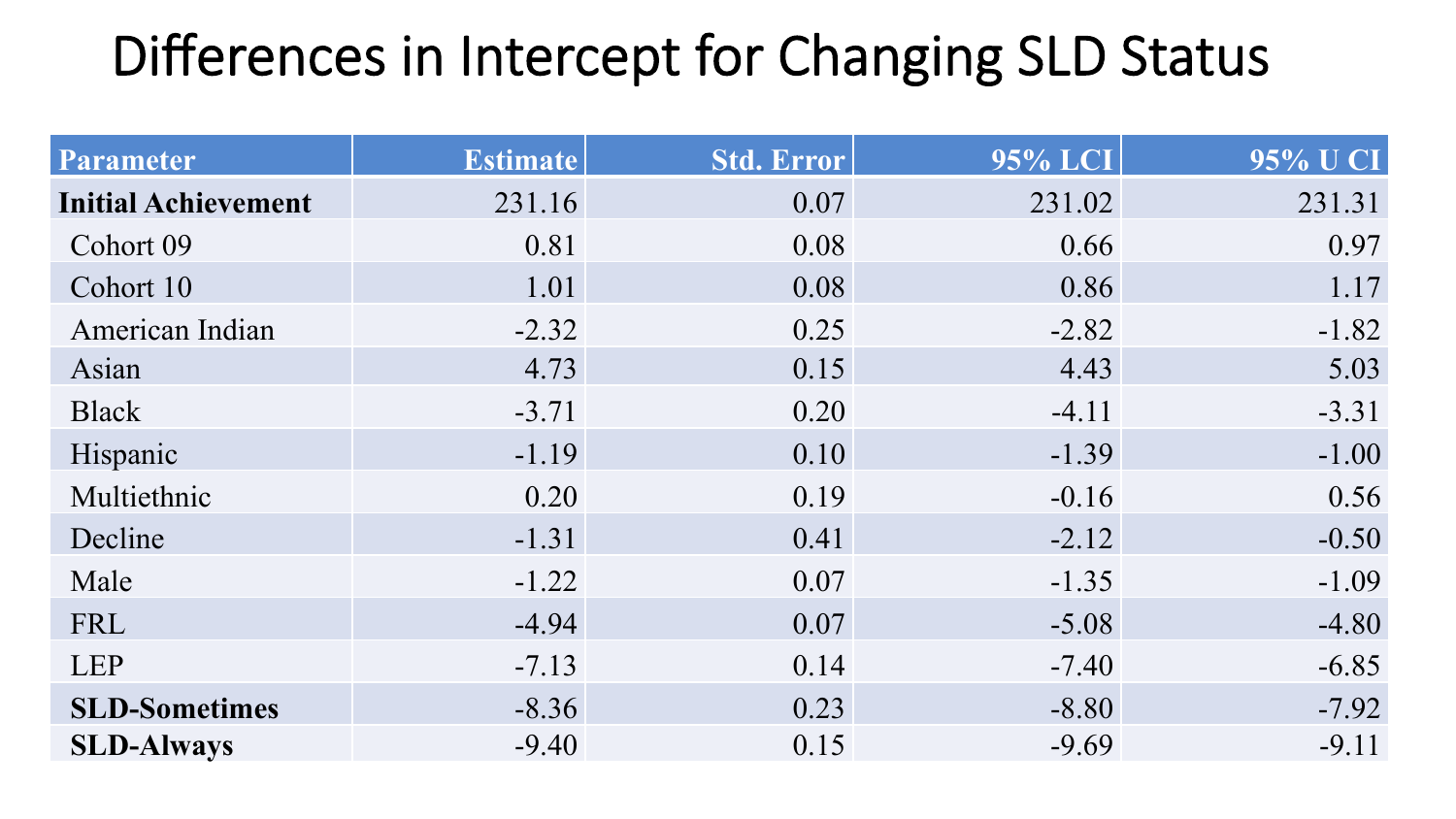## Differences in Slope for Changing SLD Status

| Parameter            | <b>Estimate</b> | Std. Error | 95% LCI | 95% UCI |
|----------------------|-----------------|------------|---------|---------|
| Growth               | 9.08            | 0.05       | 8.99    | 9.17    |
| Cohort 09            | 0.12            | 0.05       | 0.02    | 0.22    |
| Cohort 10            | 0.39            | 0.05       | 0.29    | 0.49    |
| American Indian      | $-0.31$         | 0.16       | $-0.63$ | 0.01    |
| Asian                | 1.07            | 0.10       | 0.88    | 1.26    |
| <b>Black</b>         | $-0.24$         | 0.13       | $-0.50$ | 0.01    |
| Hispanic             | 0.29            | 0.06       | 0.16    | 0.41    |
| Multiethnic          | 0.13            | 0.12       | $-0.10$ | 0.36    |
| Decline              | 0.34            | 0.26       | $-0.17$ | 0.85    |
| Male                 | 0.30            | 0.04       | 0.22    | 0.38    |
| FRL                  | 0.02            | 0.05       | $-0.07$ | 0.11    |
| <b>LEP</b>           | 1.39            | 0.09       | 1.21    | 1.56    |
| <b>SLD-Sometimes</b> | 0.70            | 0.14       | 0.42    | 0.98    |
| <b>SLD-Always</b>    | 0.80            | 0.09       | 0.62    | 0.99    |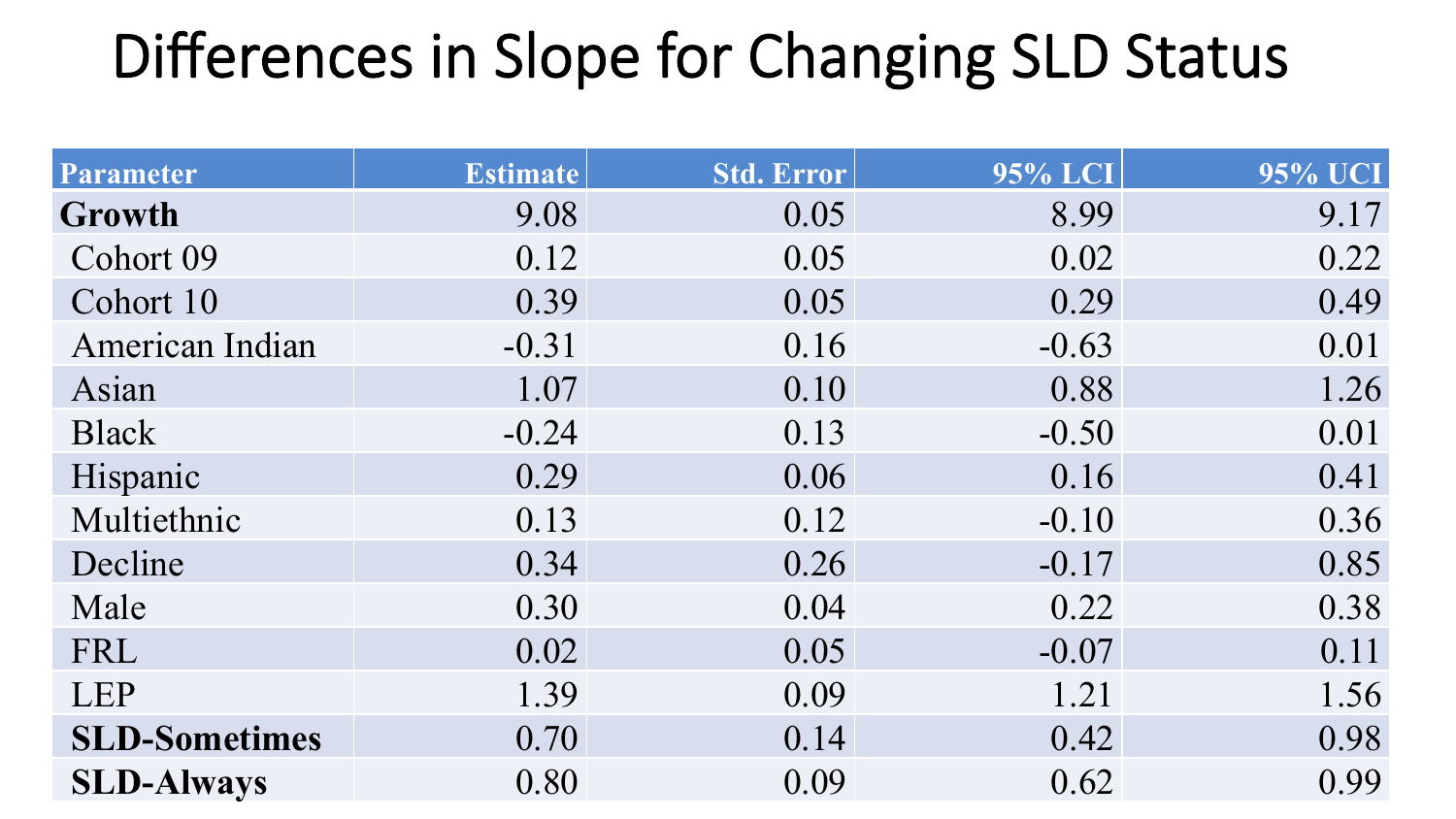Shifting Proportions of Students with Specific Learning Disabilities Over Grades

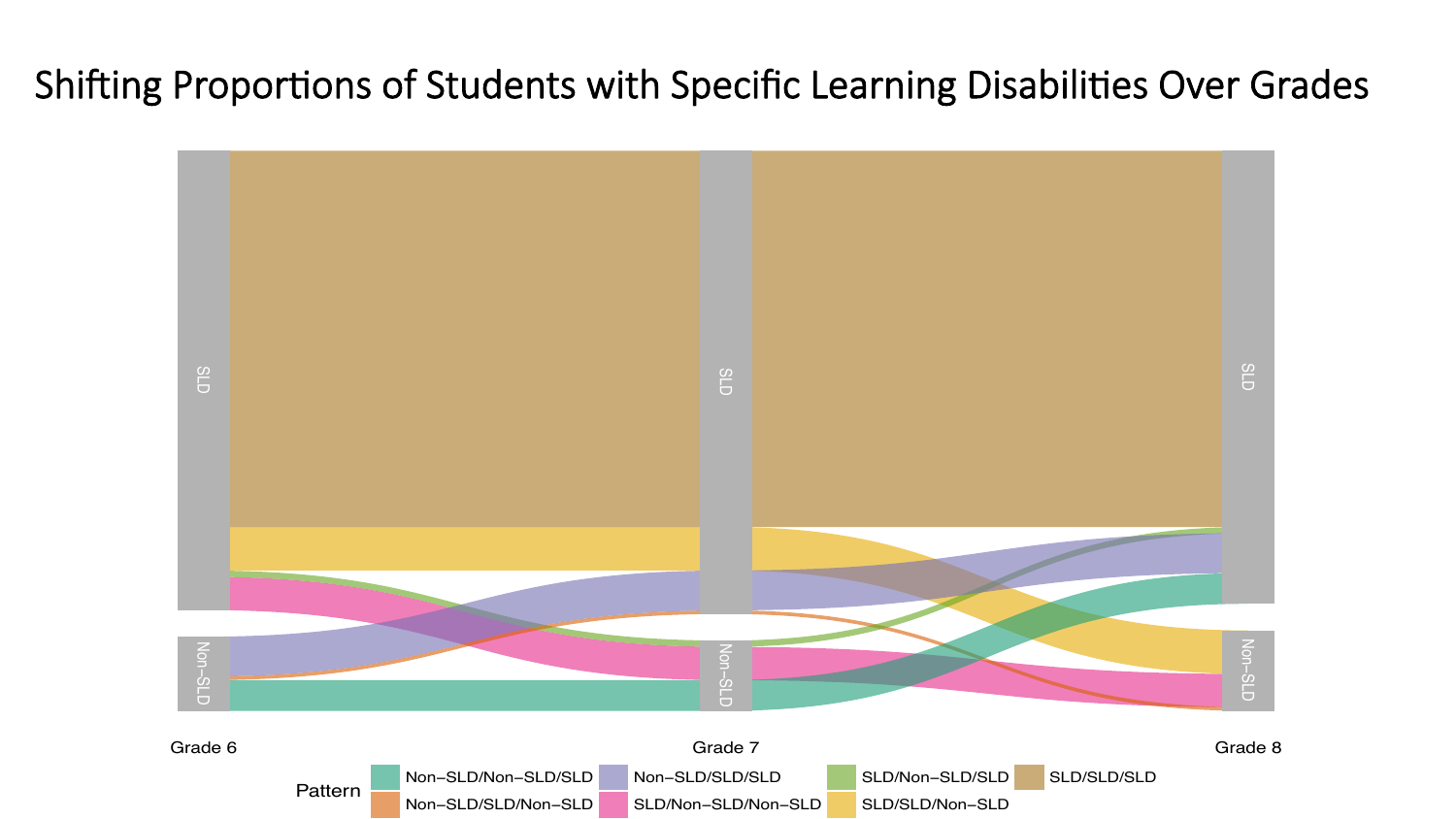Proficiency Change in Performance Level Classifications from Grade 7 to 8

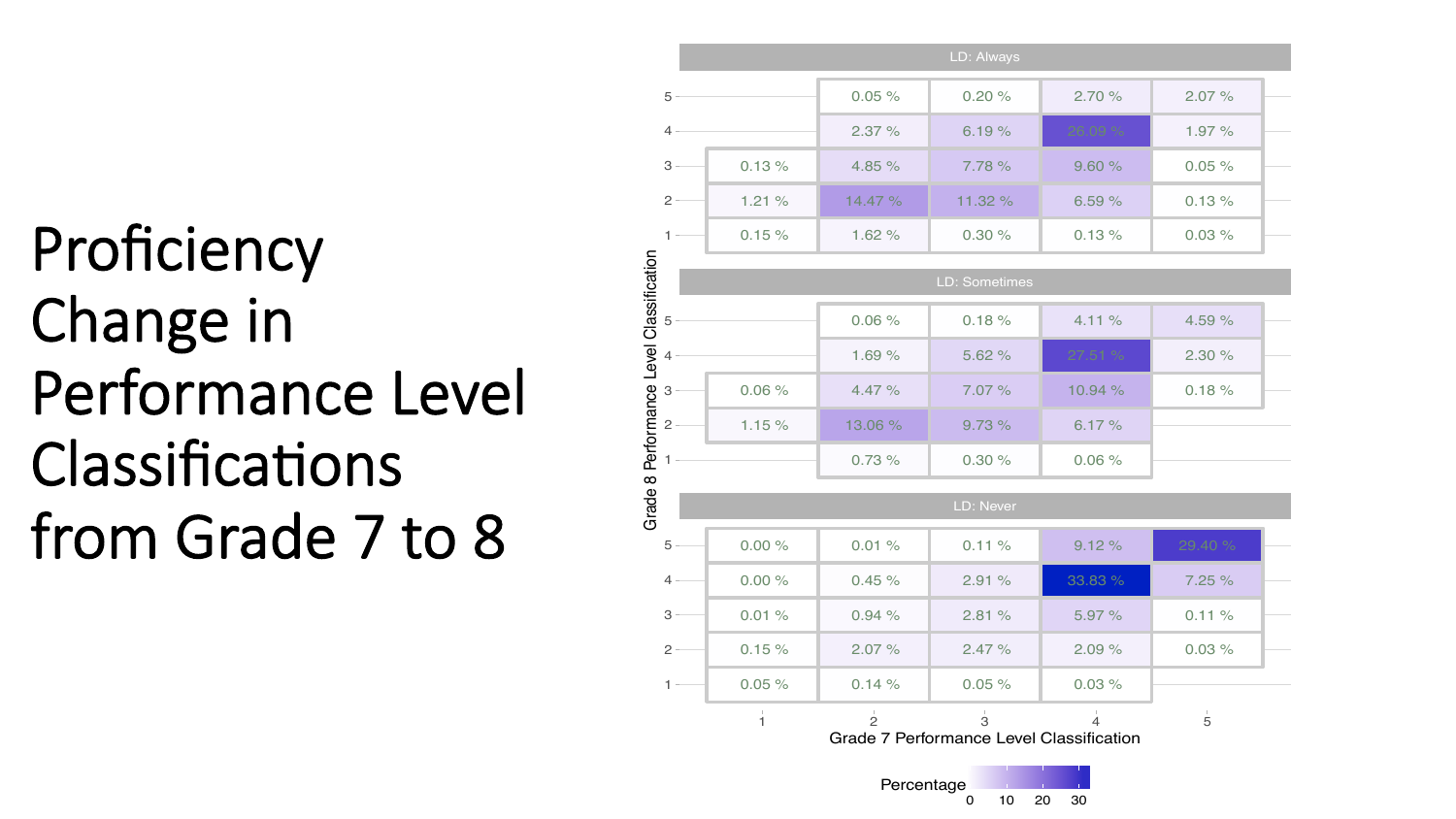# Differences in Proficiency by SLD Status Change Across Grades